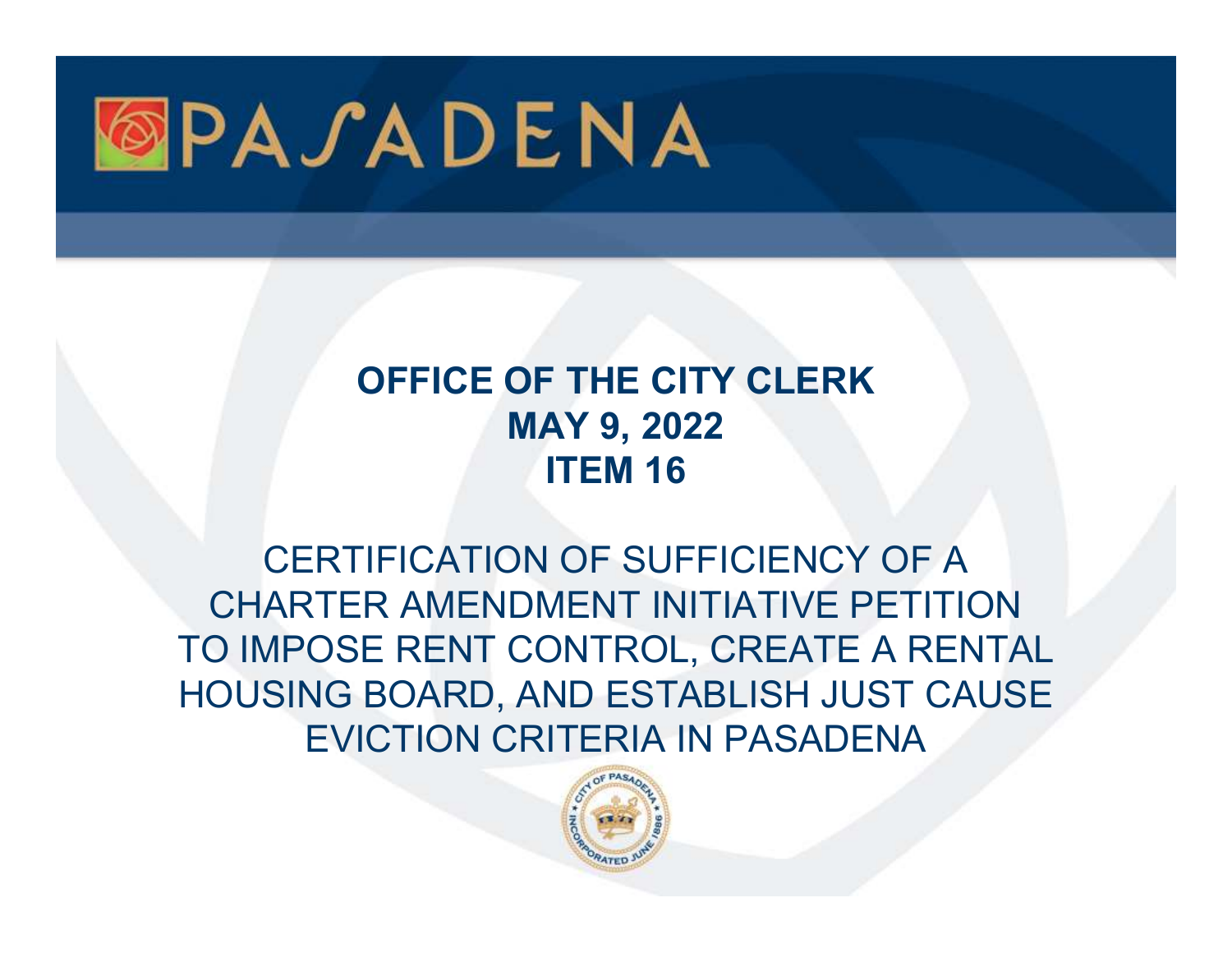

## BACKGROUND

Office of the City Clerk

- On March 28, 2022, the City Clerk's Office received the filing of the initiative petition, containing approximately 20,500 signatures
- On March 29, 2022, following a prima facie review, the petition was forwarded to the Los Angeles County Registrar-Recorder/County Clerk for signature verification
- On April 28, 2022, the County notified the City Clerk's Office that the verification of signatures was complete and issued the letter of findings

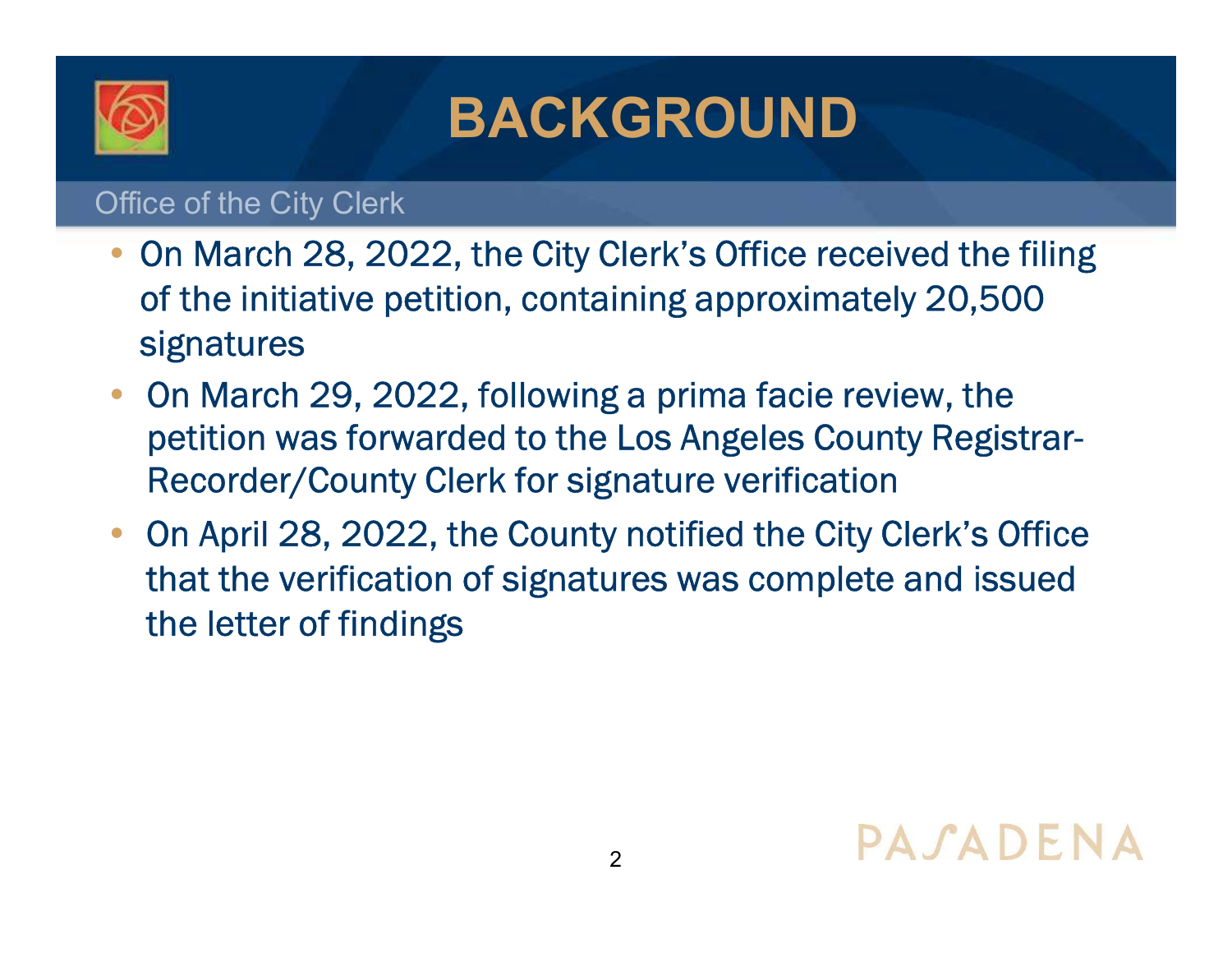

# BY THE NUMBERS

#### Office of the City Clerk

## Initiative Petition Found To Be Sufficient:

- > 20,564 signatures filed by proponents in support of initiative petition to be verified
- > 15,101 verified signatures by LA County Registrar's Office (registered voters living in City of Pasadena)
- > 90,369 registered voters in the City of Pasadena (as of April 8, 2022)
- > 13,555 valid signatures needed for 15% requirement (EC 9255)
- > Meets the 15% requirement
- > Initiative Petition now deemed sufficient

 $3 \qquad \qquad \blacksquare$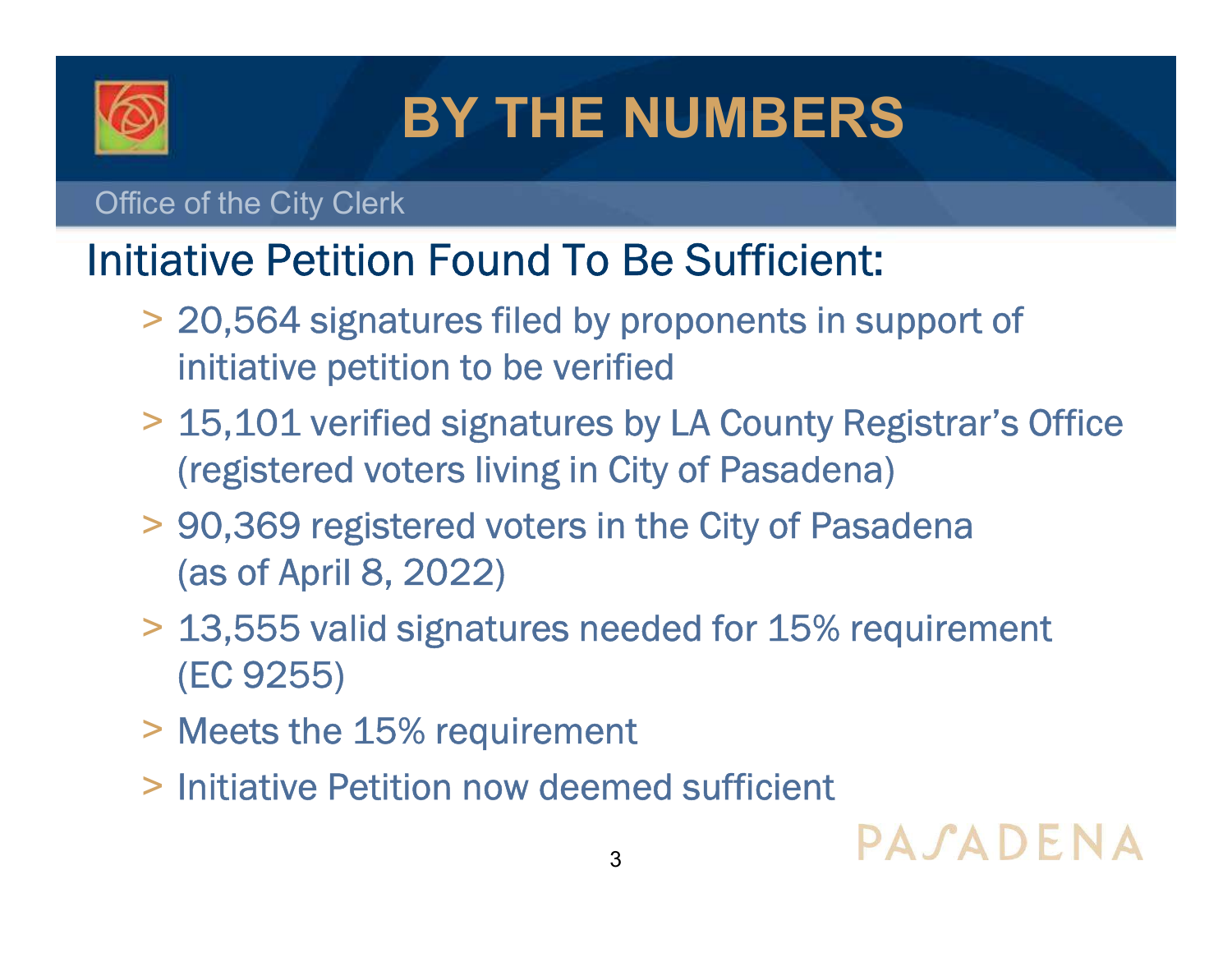

## SUBMIT TO VOTERS

#### Office of the City Clerk

SUBMIT TO VOTERS<br>
Difice of the City Clerk<br>
EC Section 9255(c)(1) states, "The following city ...<br>
charter proposals shall be submitted to the voters at an<br>
established statewide general. statewide primary. or SUBMIT TO VOTERS<br>
Difice of the City Clerk<br>
EC Section 9255(c)(1) states, "The following city ...<br>
charter proposals shall be submitted to the voters at an<br>
established statewide general, statewide primary, or<br>
regularly s SUBMIT TO VOTERS<br>Diffice of the City Clerk<br>EC Section 9255(c)(1) states, "The following city ...<br>charter proposals shall be submitted to the voters at an<br>established statewide general, statewide primary, or<br>regularly sched SUBMIT TO VOTERS<br>Diffice of the City Clerk<br>EC Section 9255(c)(1) states, "The following city ...<br>charter proposals shall be submitted to the voters at an<br>established statewide general, statewide primary, or<br>regularly sched **SUBMIT TO VOTERS**<br>Diffice of the City Clerk<br>EC Section 9255(c)(1) states, "The following city ...<br>charter proposals shall be submitted to the voters at an<br>established statewide general, statewide primary, or<br>regularly sch election: EC Section 9255(c)(1) states, "The following city ...<br>
sharter proposals shall be submitted to the voters at an<br>
stablished statewide general, statewide primary, or<br>
egularly scheduled municipal election ... occurring not Ec section  $9255(c)(1)$  states, the following city ...<br>tharter proposals shall be submitted to the voters at an<br>established statewide general, statewide primary, or<br>egularly scheduled municipal election ... occurring not<br>es Friarter proposals shall be subfilted to the<br>established statewide general, statewid<br>egularly scheduled municipal election ...<br>ess than 88 days after the date of<br>election:<br>An amendment or repeal of a city charte<br>a petition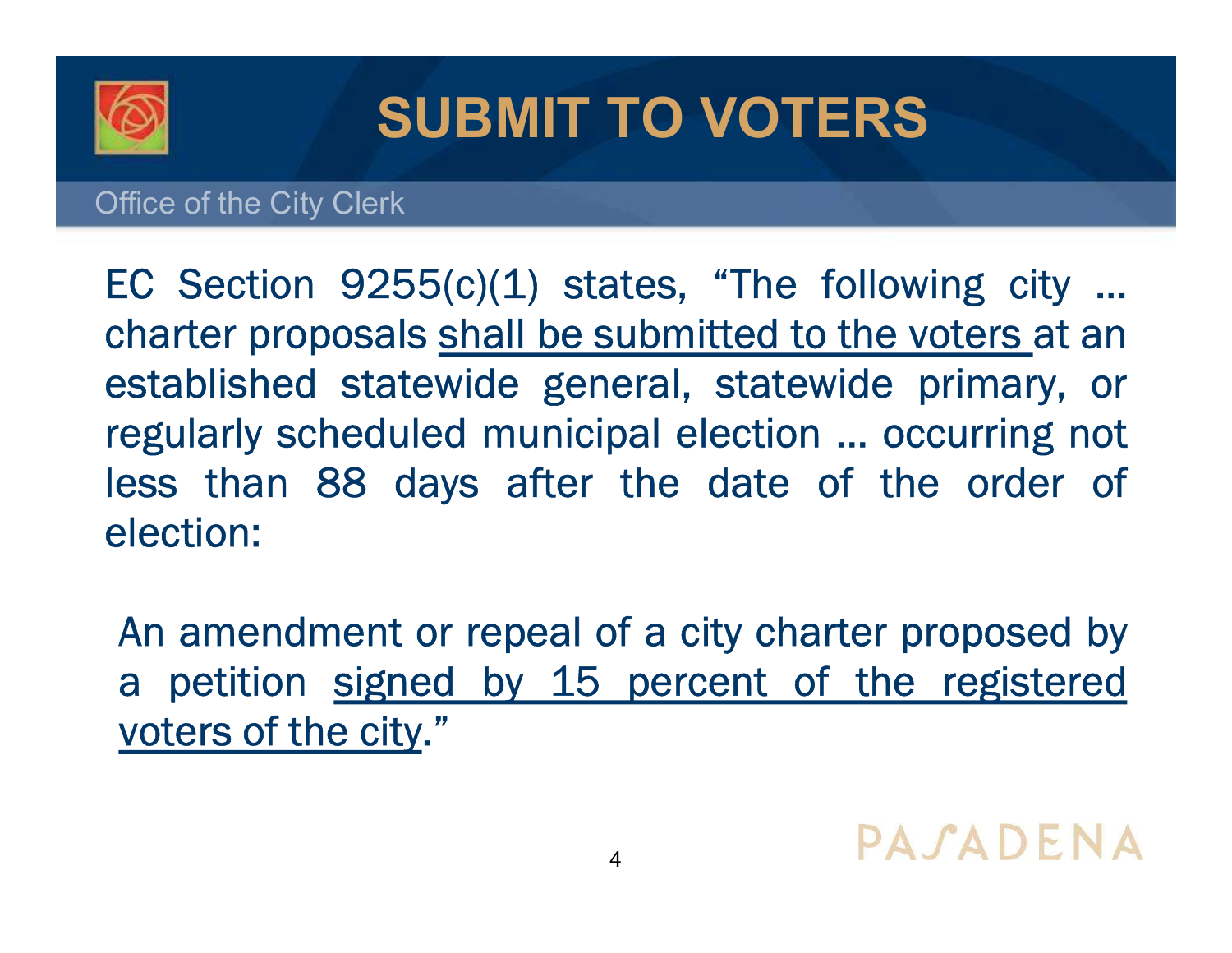

# REPORT ON IMPACTS

Office of the City Clerk

# **IMPACTS**<br>
Impact report – issues to be reviewed:<br>
(1) Its fiscal impact.

- 
- **EPORT ON II**<br>
Ce of the City Clerk<br> **inpact report issues to be r**<br>
(1) Its fiscal impact.<br>
(2) Its effect on the internal consister<br>
and specific plans, including the housing (2) Its effect on the internal consistency of the city's general and specific plans, including the housing element.
- (3) Its impact on the availability and location of housing, and the ability of the city to meet its regional housing needs.
- (4) Its impact on funding for infrastructure of all types.
- (5) Any other matters the City Council requests to be in the report.

## Report Back to City Council on July 11, 2022